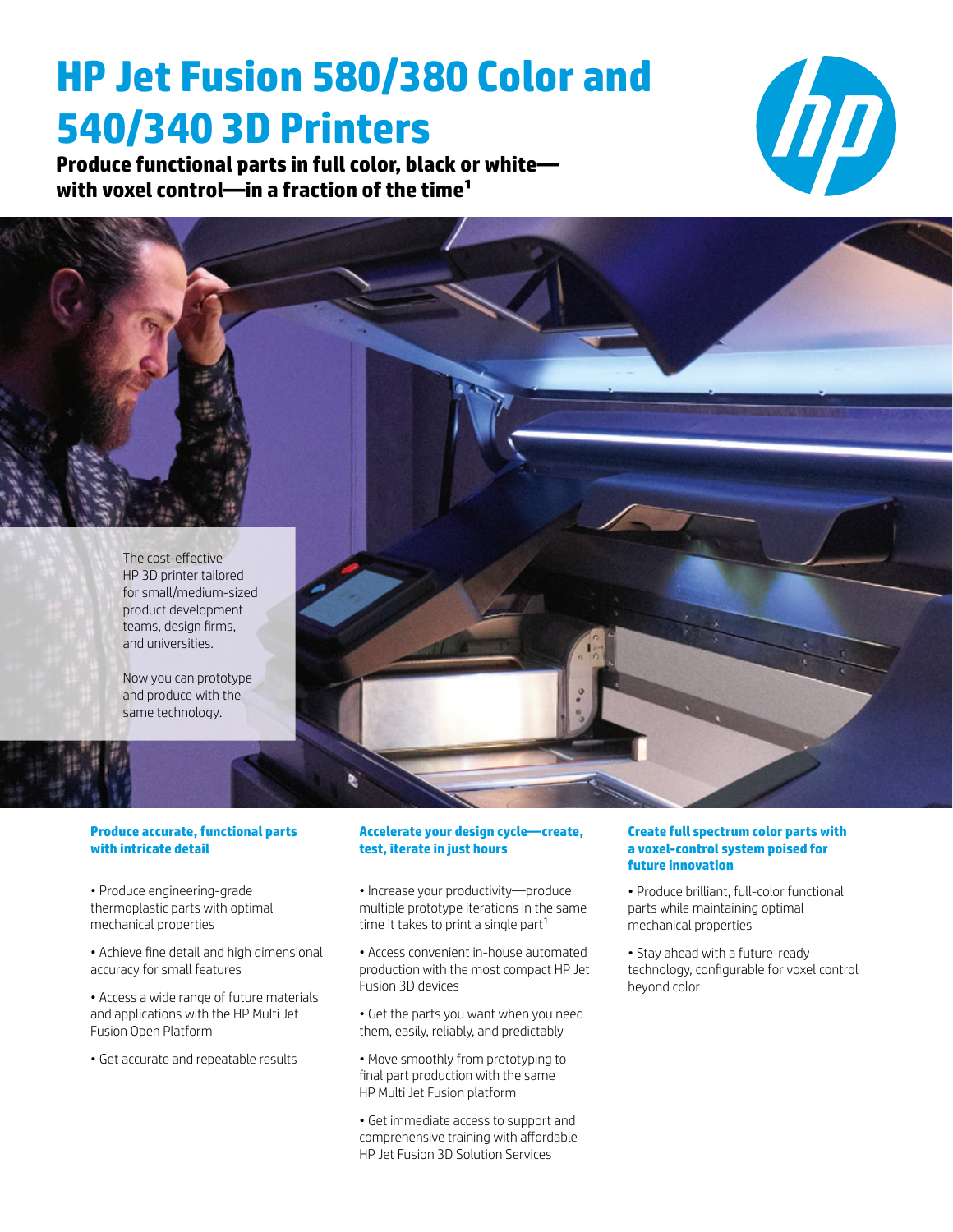# **The most compact HP Jet Fusion 3D devices, designed for convenient in-house automated production**



Image shows the HP Jet Fusion 580 Color 3D Printer

#### **Materials**

Access a wide range of future materials and applications with the HP Multi Jet Fusion Open Platform

#### **HP Jet Fusion 3D Solution Services**

Accelerate your design cycle with immediate access to support, affordable solution services, and comprehensive training

# **Technical information**

#### **HP Jet Fusion 580/380 Color and 540/340 3D Printers**

| <b>Printer</b>                                     | Technology                                                                                                   | HP Multi Jet Fusion technology                                                                                                                                                                                         |  |  |  |  |  |
|----------------------------------------------------|--------------------------------------------------------------------------------------------------------------|------------------------------------------------------------------------------------------------------------------------------------------------------------------------------------------------------------------------|--|--|--|--|--|
| performance                                        | Effective building volume                                                                                    | <b>580/ 540 printers:</b> up to $13.1 \times 7.5 \times 9.8$ inches (332 $\times$ 190 $\times$ 248 mm)<br><b>380/340 printers:</b> up to $10 \times 7.5 \times 9.8$ inches (254 $\times$ 190 $\times$ 248 mm)          |  |  |  |  |  |
|                                                    |                                                                                                              |                                                                                                                                                                                                                        |  |  |  |  |  |
|                                                    | Laver thickness                                                                                              | 0.003 inches (0.08 mm)                                                                                                                                                                                                 |  |  |  |  |  |
|                                                    | Printhead resolution                                                                                         | 1200 dpi                                                                                                                                                                                                               |  |  |  |  |  |
| <b>Dimensions</b>                                  | Printer                                                                                                      | 61.6 x 37.6 x 59.3 inches (1565 x 955 x 1505 mm)                                                                                                                                                                       |  |  |  |  |  |
| $(w \times d \times h)$                            | Shipping                                                                                                     | 69.7 x 45 x 79.3 inches (1770 x 1143 x 2013 mm)                                                                                                                                                                        |  |  |  |  |  |
|                                                    | Operating area                                                                                               | 121.6 x 116.7 x 96 inches (3089 x 2964 x 2438 mm)                                                                                                                                                                      |  |  |  |  |  |
| Network <sup>2</sup>                               | Gigabit Ethernet (10/100/1000Base-T), supporting the following standards: TCP/IP, DHCP (iPv4 only), TLS/SSL) |                                                                                                                                                                                                                        |  |  |  |  |  |
| <b>Hard disk</b>                                   | HDD 1TB (AES-256 encrypted, disk wipe DoD 5520M) & SSD 1TB (AES-256 encrypted)                               |                                                                                                                                                                                                                        |  |  |  |  |  |
| <b>Software</b>                                    | Included software                                                                                            | HP SmartStream 3D Build Manager                                                                                                                                                                                        |  |  |  |  |  |
|                                                    |                                                                                                              | HP SmartStream 3D Command Center                                                                                                                                                                                       |  |  |  |  |  |
|                                                    | Supported file formats                                                                                       | 3MF, STL, OBJ, VRML v.2                                                                                                                                                                                                |  |  |  |  |  |
| Power                                              | Consumption                                                                                                  | <b>580/540 printers:</b> 4.5-6.3 kW (typical)                                                                                                                                                                          |  |  |  |  |  |
|                                                    | Requirements                                                                                                 | Two dedicated circuits configuration: input voltage 230 - 240 V (line-to-line), 16 A max, 50/60 Hz;<br>One dedicated circuit configuration: input voltage 200 - 240 V (line-to-line), 36 A max, 50/60 Hz               |  |  |  |  |  |
| Certification                                      | Safety                                                                                                       | NA (US & Canada): IEC 61010-1 compliant, NRTL certified; EU: Machinery Directive, EN 61010-1, EN 60204-1, EN ISO 12100 and EN<br>ISO 13849-1 compliant                                                                 |  |  |  |  |  |
|                                                    | Electromagnetic<br>compatibility                                                                             | EN 55032:2012 Class A; CISPR 32:2012 Class A; FCC CFR 47 Part 15 Class A; ICES-003, Issue 6 Class A; EN 61000-3-12:2011; IEC<br>61000-3-12:2011; EN 61000-3-11:2000; IEC 61000-3-11:2000; EN 55024:2010; CISPR 24:2010 |  |  |  |  |  |
|                                                    | Fnvironmental                                                                                                | REACH compliant                                                                                                                                                                                                        |  |  |  |  |  |
| <b>Warranty &amp; Service</b><br>coverage included | One-year limited hardware warranty                                                                           |                                                                                                                                                                                                                        |  |  |  |  |  |



Data courtesy of FreshFiber Data courtesy of Phoenix Children's Hospital: Heart of Jemma

#### **Produce functional parts in full color3—with voxel control—in a fraction of the time1**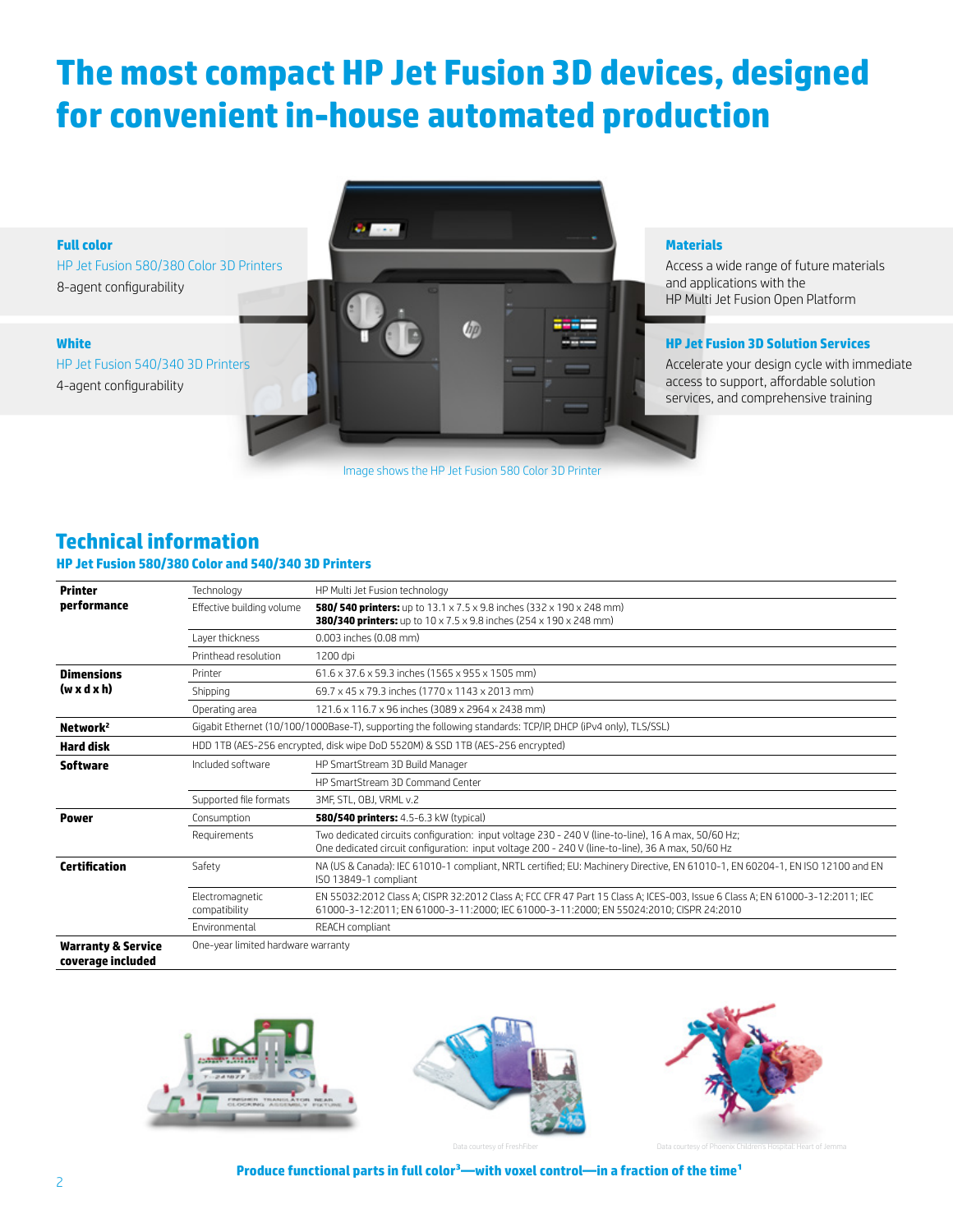# Reinventing 3D printing HP Jet Fusion 580/380 Color and 540/340 3D Printers **Reinventing 3D printing HP Jet Fusion 580/380 Color and 540/340 3D Printers**



\* HP Jet Fusion 3D printing solutions using HP 3D High Reusability CB PA 12 provide 80% post-production surplus powder reusability, producing functional parts batch after batch.